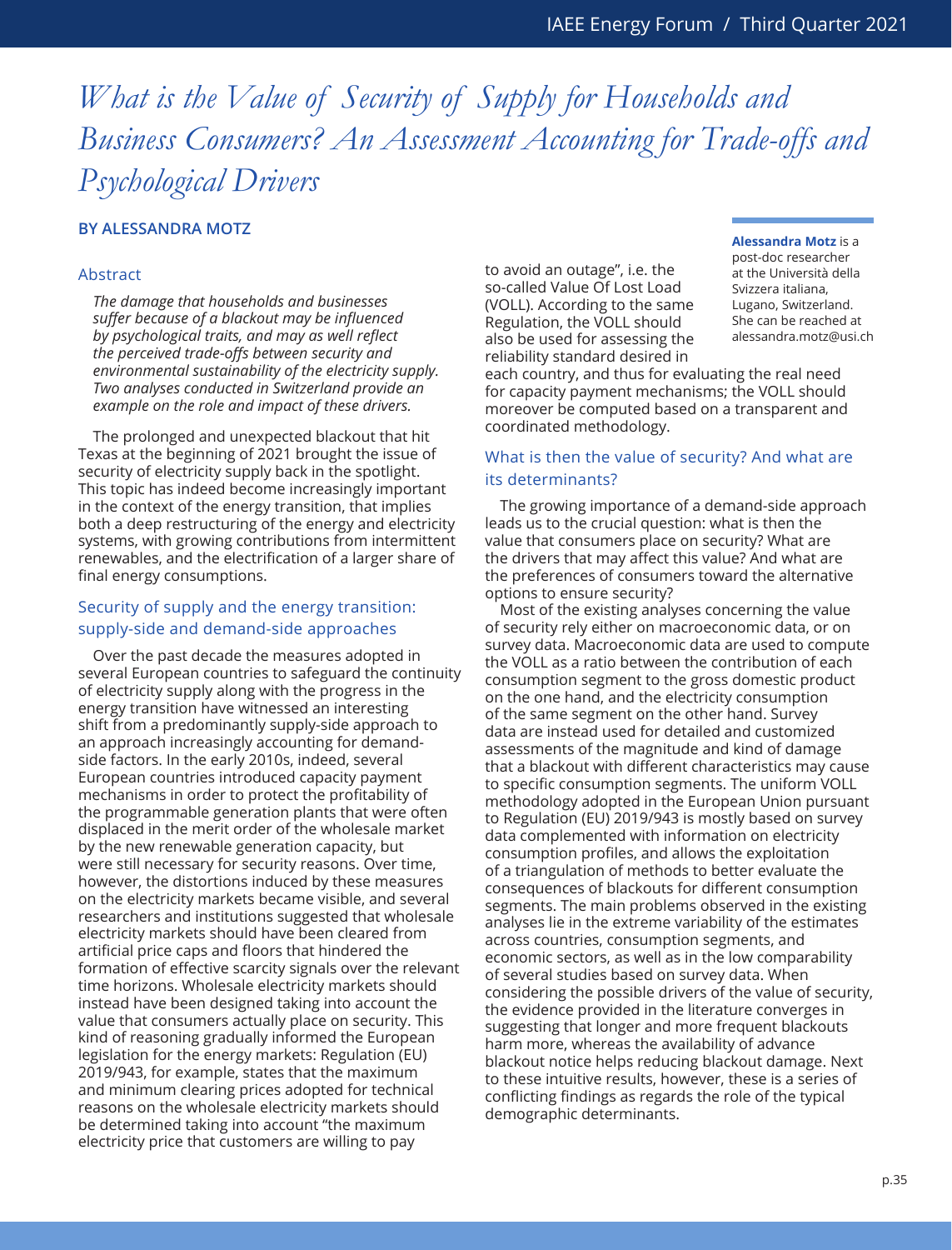# Two studies on the residential and business segments provide interesting hints on the role of psychological drivers

Two analyses we conducted by between 2015 and 2019 in Switzerland may help understanding what lies behind these scattered estimates and, most importantly, what may drive consumer preferences with respect to security. The two studies are particularly interesting as they investigate the perceptions and preferences of households and business consumers toward the security of electricity supply with a focus on behavioural, attitudinal, and cognitive drivers, that are often neglected in analyses based on macroeconomic data or exploiting less detailed information concerning individual behaviour. Both studies exploit original survey data and stateof-the-art econometric techniques from the field of discrete choice modelling, a tool that is already widely used in environmental, transport, and energy economics.

# Swiss households and the risk of blackouts: three consumption segments with different attitudes toward security and environmental sustainability

The first study focussed on the residential segment and was developed based on an original survey distributed in January and February 2019 on a sample of 1006 households, representative of the Swiss population. Next to the questions concerning the typical demographic variables, the survey investigated the respondents' energy consumption habits, as well as the respondents' attitudes toward environmental issues and specific primary energy sources available for electricity generation in Switzerland. Finally, the survey also included a "discrete choice experiment", i.e. a series of questions where the respondents were was asked to choose one out of five alternative electricity supply options for their own household, differing in

place on each of the characteristics of the available alternatives, compute the perceived trade-offs across characteristics, and assess whether the observed preferences vary depending on specific characteristics of individual respondents. Within our setting, the comparison between the perceived impact of an additional blackout and the perceived impact of a higher electricity price allowed us to compute the marginal Willingness To Accept (WTA) for blackouts, i.e. the discount an average household would require in order to accept a higher blackout frequency. We found that the WTA for blackouts varies substantially both depending on the primary energy source used for generation, and depending on the attitudes and energy consumption behaviour of individual respondents.

More in detail, we identified within our sample three consumption segments, so-called "latent classes", showing different attitudes toward both the risk of blackouts, and the evolution of the Swiss electricity system. Table 1 below collects our estimates for the WTA of each consumption segment: the values are expressed in centCHF/kWh, and can be compared to an average final price of electricity for the residential segment around 21 centCHF/kWh over the previous months.

The first consumptions segment, identified as Class Alpha, comprises around 47% of the sample and expresses a relatively low and stable WTA for blackouts, and a mild dislike for blackouts associated to renewable-based generation. Our estimates suggest that the respondents belonging to this group are more likely to be men, with a low awareness about their own energy consumption pattern, slightly older, and worried about the economic impact of blackout on households. The second segment, Class Beta, comprising again around 47% of the sample, shows a very low aversion to short blackouts from renewablebased supplies, a stronger aversion to long blackouts from the same sources, and a very high aversion to short and long blackouts from nuclear-based supplies,

terms of origin of the electricity, price in CHF/ kWh, and probability of incurring in a short (5 minutes) or long (4 hours) blackout over the upcoming year. Discrete choice experiments allow the researcher to measure the importance that the respondents

|                                  |            |                                 |            | Table 1 – Estimated Willigness To Accept (WTA) values for short and long blackouts from selected primary energy sources |            |
|----------------------------------|------------|---------------------------------|------------|-------------------------------------------------------------------------------------------------------------------------|------------|
| Class Alpha, WTA in cent CHF/kWh |            | Class Beta, WTA in cent CHF/kWh |            | Class Gamma, WTA in cent<br> CHF/kWh                                                                                    |            |
| Short blackouts                  |            | Short blackouts                 |            | Short blackouts                                                                                                         |            |
| Hydro                            | $3.49***$  | Hydro                           | $0.98*$    | Hydro                                                                                                                   | $20.6***$  |
| Mix                              | $-1.52***$ | Mix                             | $6.01***$  | Mix                                                                                                                     | $8.24***$  |
| Nuclear                          | 0.62       | Nuclear                         | $26.12***$ | Nuclear                                                                                                                 | $97.59***$ |
| Sun                              | $8.03***$  | Sun                             | $0.84*$    | Sun                                                                                                                     | $-9.87***$ |
| Wind                             | $5.45***$  | Wind                            | $1.71***$  | Wind                                                                                                                    | $7.21**$   |
| Long blackouts                   |            | Long blackouts                  |            | Long blackouts                                                                                                          |            |
| Hydro                            | $5.92***$  | Hydro                           | $11.78***$ | Hydro                                                                                                                   | $46.13***$ |
| Mix.                             | $1.93***$  | Mix                             | $10.42***$ | Mix                                                                                                                     | $7.47***$  |
| Nuclear                          | $2.15***$  | Nuclear                         | 117.98***  | Nuclear                                                                                                                 | 254.3***   |
| Sun                              | $9.08***$  | Sun                             | $12.16***$ | Sun                                                                                                                     | $-7.06***$ |
| Wind                             | $6.55***$  | Wind                            | $7.12***$  | Wind                                                                                                                    | 34.98***   |

*Table 1 – Estimated Willigness To Accept (WTA) values for short and long blackouts from selected primary energy sources*

\* p-value  $\leq$  0.1, \*\* p-value  $\leq$  0.05, \*\*\* p-value  $\leq$  0.01. Confidence intervals computed via Delta method.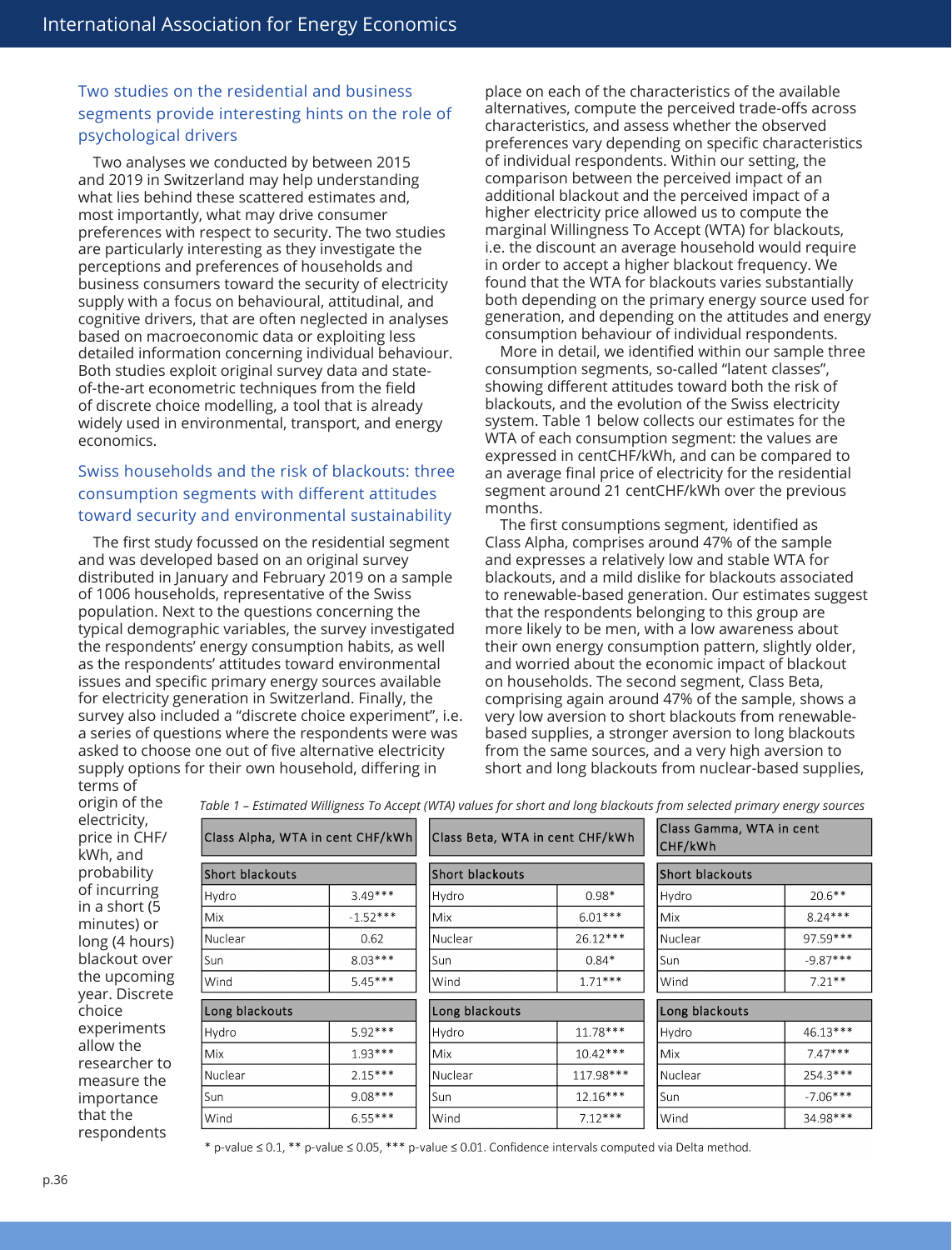with WTA values reaching, in turn, 124% and 561% of current electricity prices. Our estimates suggest the respondents belonging to Class Beta are more likely to be men, of slightly younger age, with a low awareness of their own energy consumption patterns, worried about the risk of nuclear accidents in Switzerland, and strongly in favour of the nuclear phase-out envisaged in the Swiss long-term energy strategy. The third and last consumption segment, Class Gamma, shows a very mild aversion to short and long blackouts from sun- and wind-based supplies, and an extreme dislike for short and long blackouts stemming from a nuclear supply, with WTA values for blackouts in the nuclear option skyrocketing to 464% and 1210% of current electricity prices depending on blackout length. The comparison with the Alpha and Beta segments suggests that Class Gamma, collecting around 6% of the sample, is more likely to be made up of women with a high energy literacy.

While the assessment of the WTA values obtained in this study is specific to the Swiss case, our findings suggests that, generally speaking, household electricity consumers may well perceive strong tradeoffs between the reliability and the environmental sustainability of the national electricity supplies. Depending on their stance toward specific primary energy sources or, more generally, toward change in the electricity system, they might indeed be ready to trade a slightly lower security level for a slightly greener supply, or for a larger reliance on technologies that are perceived as less dangerous, or finally for the safeguarding of traditional generation technologies such as, in the Swiss case, hydroelectric plants and nuclear generation. Attitudinal drivers such as risk aversion or environmental sensitivity may indeed play a large role in shaping class membership and hence the preferences with respect to blackouts: all in all, these psychological traits may contribute to a substantial share of the variability observed in in individual responses.

# The business segment: heterogeneous responses due to different tastes and different decisionmaking strategies

The second study analysed instead the reactions of business consumers, and was conducted through an original survey distributed between December 2018 and January 2019 on a sample of 543 firms representative of the economy of Canton Ticino, one of the Italian-speaking regions of Switzerland. Next to some questions regarding the size of each firm, its activity, its electricity consumption profile, the availability of back-up devices, and the subscription of an insurance covering blackout damage, the survey investigated the magnitude and kind of damage that a blackout lasting one hour might cause to each firm. The survey also included a discrete choice experiment in which each respondent was asked to choose one out of two blackout scenarios, differing in terms of blackout duration (from 0 to 12 hours), availability of an advance blackout notice, and finally provision of

a compensation for blackout damage from the local electricity supplier (from 0% to 25% of the monthly electricity bill paid by the consumer).

The data suggest that the median damage caused by a blackout lasting one hour is around 501-1'000 CHF, and decreases to 0-500 CHF if the blackout is announced with a 24 hour notice. This relatively small figure should be interpreted in light of the composition of the sample, largely made up of small firms with less than 50 employees, and considering that magnitude of blackout damage tends to increase with electricity consumptions. Indeed, the blackout damage hovers around 10%-20% of the yearly electricity bill for firms with bills below 100'000 CHF/year, and around 10% of the yearly electricity bills for firms with higher consumption levels. The heaviest consequences of blackouts display in terms of cost of labour (inactive workers), damages to information and communication technologies and data privacy and availability, lost turnover, and finally damaged machinery. More than half of the respondents own at least one backup device, such as a UPS, a generator, or a back-up connection to the distribution grid. More than one third is moreover insured against the adverse impacts of blackouts.

The discrete choice experiment included in the survey provides instead interesting hints as regards the preferences of business consumers with respect to blackout duration, availability of advance notice, and provision of a monetary compensation for blackout inconvenience. Longer blackouts harm more, but the negative impact of any additional minute of blackout is decreasing with blackout length; moreover, business consumers having a back-up connection to the distribution grid are less impacted by blackout duration. Receiving advance blackout notice helps reducing the blackout damage substantially, but there is a large heterogeneity among consumers in this respect. Finally, only 65% of the survey participants evaluate positively the availability of a monetary compensation for the blackout inconvenience; the impact of receiving a compensation is however rather small and varies substantially across respondents.

Interestingly, the results collected through the discrete choice experiment show that almost 40% of the respondents always chose the blackout scenario with the shortest blackout duration, disregarding the availability of both advance blackout notice, and monetary compensation. This kind of behaviour, called "lexicographic preferences" among economists, may either witness an extreme importance of blackout duration for consumers, or reveal the use of "heuristics", i.e. a simplified decision-making procedure, when completing the survey. This finding suggest that any analysis concerning the behaviour of businesses should carefully consider the way in which these kind of consumer reach their final decisions as regards their own energy supplies and consumption patterns: individual behaviours display a sizeable heterogeneity and the assumption of a profit maximising behaviour is not necessarily the most appropriate in all contexts.